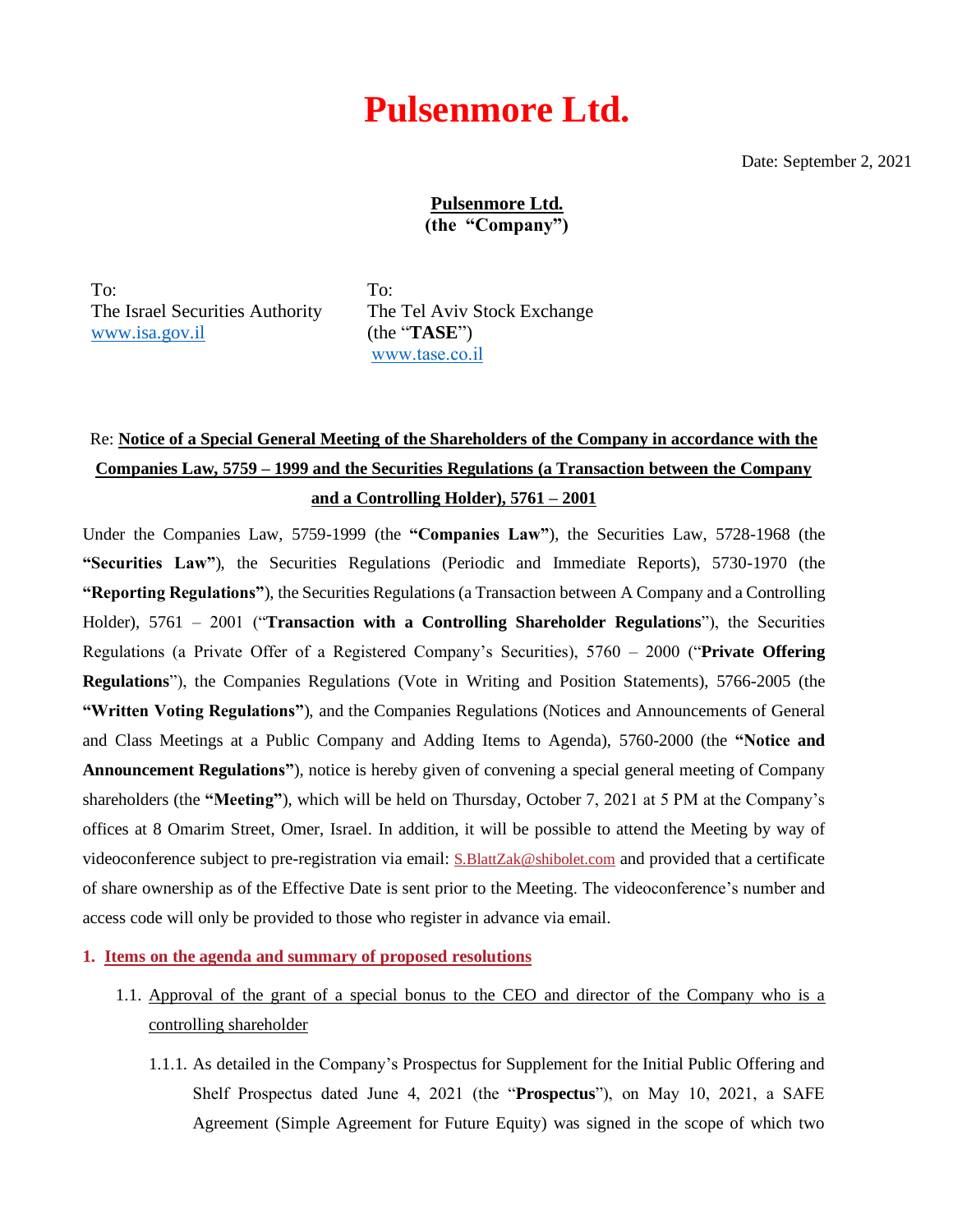investors invested a total amount of 14 million dollars (approx. NIS 46.2 million) in the Company (the "**Investment**").

1.1.2. It is proposed to approve that Mr. Elazar Sonnenschein, a CEO and director of the Company, and its controlling shareholder, receive a special one-time bonus for his efforts in connection with the closing of the Investment, in the amount of NIS 300,000, constituting 0.65% of the Investment amount.

#### **Wording of Proposed Resolution**

"To approve a special one-time bonus to be granted to Mr. Elazar Sonnenschein, in the amount of NIS 300,000, with respect to the Investment."

- 1.2. Approval of the terms of office and employment of Mr. Menashe Sonnenschein, in his capacity as the VP Research and Development Hardware
	- 1.2.1. On October 15, 2021, it is expected that Mr. Menashe Sonnenschein, the brother of Mr. Elazar Sonnenschein (the CEO and director of the Company, and its controlling shareholder) will commence to serve as the Company's VP Research and Development Hardware.
	- 1.2.2. For additional details regarding Mr. Menashe Sonnenschein's education and professional experience, see sections 2.2.2 and 2.2.3 of this Report below.
	- 1.2.3. It is proposed to approve Mr. Menashe Sonnenschein's terms of office and employment in his capacity as the Company's VP Research and Development Hardware, as specified in section 2 of this Report below.

## **Wording of Proposed Resolution**

"To approve the terms of office and employment for Mr. Menashe Sonnenschein, as the Company's VP Research and Development Hardware, for a three (3) year term, commencing on October 15, 2021, in accordance with the provisions of section  $275(a1)(1)$  of the Companies Law, according to the terms specified in section 2 of the Notice of the Meeting Report."

# **2. Additional details required under the Transaction with a Controlling Shareholder Regulations in connection with the resolutions specified in sections 1.1 and 1.2 on the agenda**

- 2.1. Description of the main terms of the transaction specified in section 1.1
	- 2.1.1. On May 10, 2021, a SAFE agreement (Simple Agreement for Future Equity) was signed in the scope of which two investors invested a total amount of 14 million dollars (approx. NIS 46.2 million) in the Company (the "**Investment**").
	- 2.1.2. Mr. Elazar Sonnenschein, the CEO and a director of the Company, and its controlling shareholder, led the negotiations for the Investment while simultaneously continuing to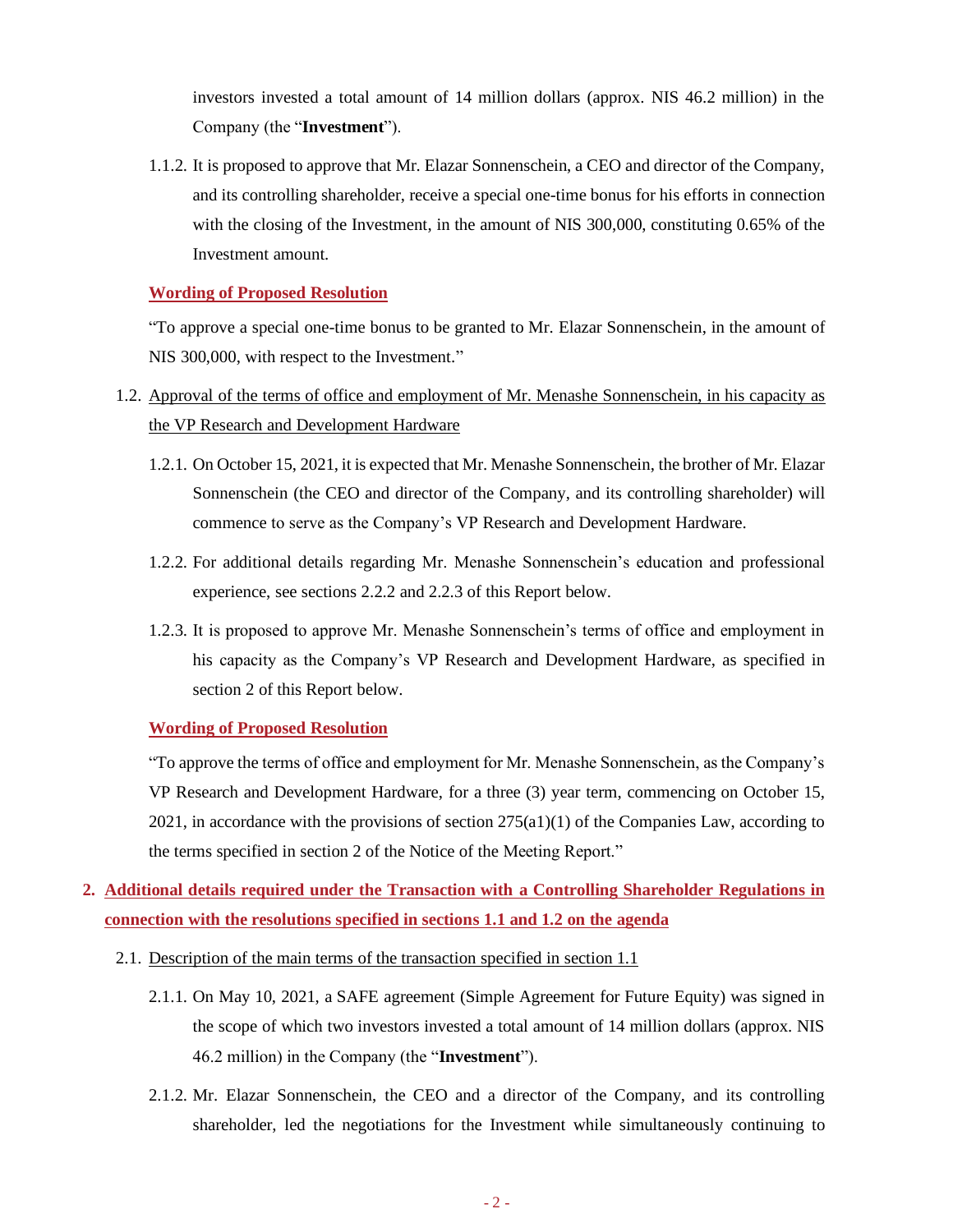devote significant efforts in promoting the Prospectus and the Company's offering of shares on the TASE and in the performance of his other roles in his capacity as the Company's CEO.

- 2.1.3. In connection with Mr. Elazar Sonnenschein's special efforts to close the Investment, it is proposed to approve the grant of a special, one-tine bonus, in the amount of NIS 300,000, constituting 0.65% of the Investment amount; *inter alia*, Mr. Sonnenschein conducted numerous meetings with potential investors, managed the discussions to formulate an integrated strategy of the SAFE Investment and the completion of the offering on the TASE, conducted intensive negotiations with the SAFE investors for the terms and closing of the Investment, and all within a short and condensed time frame while simultaneously performing his other tasks as CEO.
- 2.1.4. The special bonus is consistent with the Company's compensation policy for office holders, as was attached to the Prospectus (the "**Compensation Policy**"), whereby the board of directors, following the compensation committee's approval, may decide upon granting a special bonus for extraordinary efforts or achievements by the Company's officers, in an amount per year not exceeding twelve (12) monthly-based salaries of the relevant office holder (excluding any offering bonus). The proposed special bonus for Mr. Sonnenschein amounts to three (3) monthly-based salaries.
- 2.1.5. For clarification, save for the aforementioned special one-time bonus, there are no changes to Mr. Sonnenschein's terms of office and employment, as set forth in section 8.1.3 (a) of the Prospectus.

#### 2.2. Description of the main points of the transaction specified in section 1.2

- 2.2.1. On October 15, 2021, it is expected that Mr. Menashe Sonnenschein, the brother of Mr. Elazar Sonnenschein (CEO and a director of the Company, and its controlling shareholder), will commence to serve as the Company's VP Research and Development Hardware.
- 2.2.2. Mr. Menashe Sonnenschein has bachelor's and master's degrees in electric engineering (summa cum laude) from the Ben Gurion University in Beer Sheva (as of 1988). He served for 19 years in various roles of research, development and management in Medigus, including as VP of Development. To date, and for the last two and a half years he has been serving as the Director of System Engineering in Medasense Biometrics Ltd.
- 2.2.3. Mr. Sonnenschein has rich and prolific experience in the field of ultrasound, which is at the core of the Company's technology.
- 2.2.4. Below are the main office and employment terms proposed for Mr. Sonnenschein in his position as VP R&D Hardware: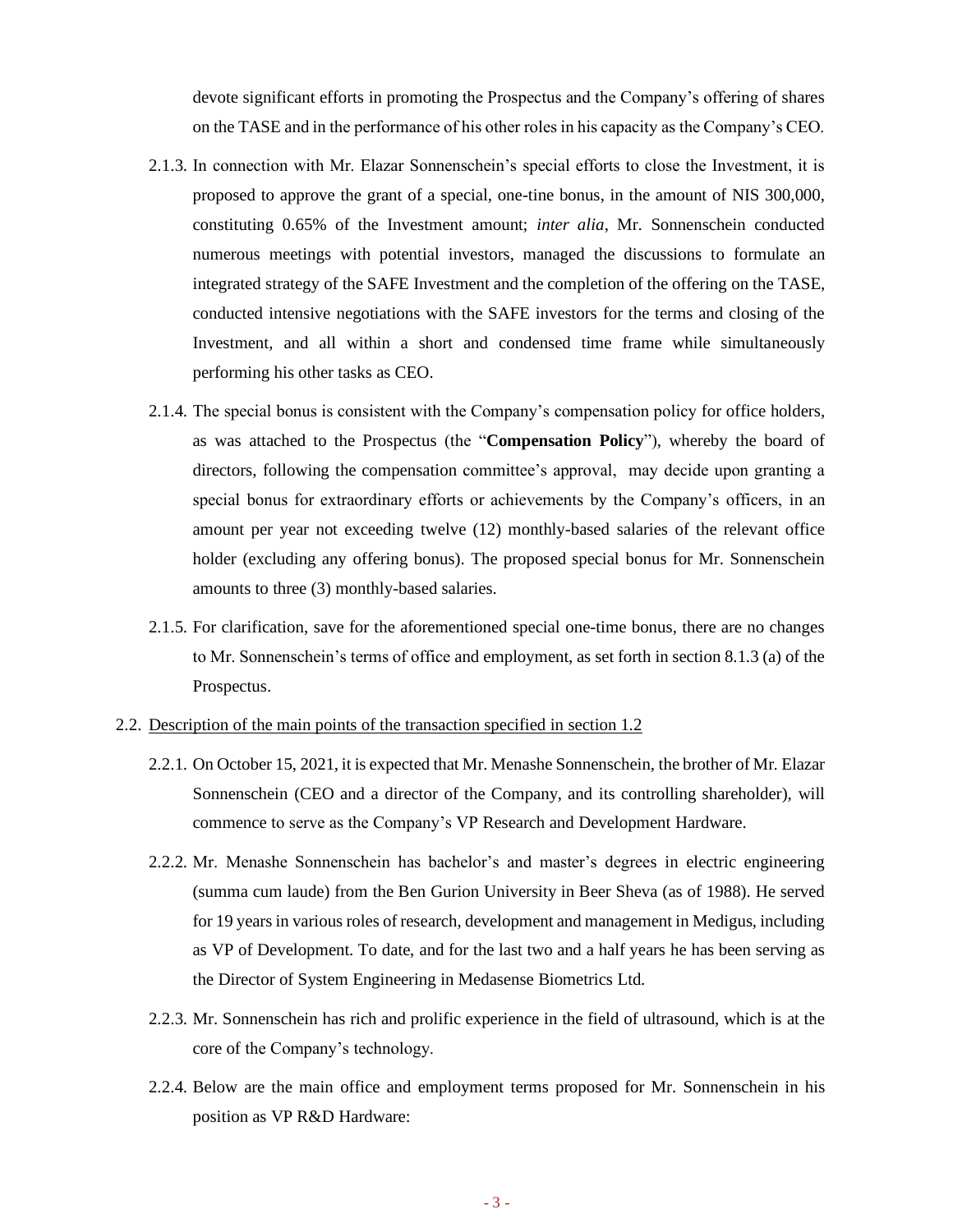- 2.2.4.1. Mr. Sonnenschein will be entitled to receive a monthly-based salary in the amount of NIS 50,000 (gross).
- 2.2.4.2. In addition, he will be entitled to receive social fringe benefits and ancillary benefits, *inter alia*, allocations to a pension arrangement or managers' insurance, advanced study fund, work disability insurance, severance pay, 19 days annual vacation, convalescence pay and sick leave in accordance with the law (sick leave can accrue up to 90 days), as well as Company car.
- 2.2.4.3. Mr. Sonnenschein shall also be entitled to an annual bonus in an amount of up to 1.5 monthly-based salaries, contingent upon meeting specific targets, which have not yet been determined. It is clarified that Mr. Sonnenschein will not be eligible to receive an annual bonus for 2021.
- 2.2.4.4. The term of Mr. Sonnenschein's employment is not limited and may be terminated by a 90 days' prior written notice by each of the parties.
- 2.2.4.5. Equity Compensation: Mr. Sonnenschein shall receive 48,750 non-registered and non-tradable options of the Company (the "**Allocated Options**"), exercisable into 48,750 ordinary shares of the Company, par value NIS 0.00004 each (the "**Exercisable Shares**"), subject to adjustments and in accordance with and by virtue of the Company's 2019 Incentive Share Option Plan (the "**Plan**").

For additional information regarding the grant of the Allocated Options, including by virtue of the Private Offering Regulations, see section 3 of this Report below.

- 2.2.4.6. In addition, as is customary for the Company's office holders, Mr. Sonnenschein will be included in the Company's existing directors' and officers' insurance policy and will also be eligible for an exemption from liability and an indemnity undertaking, in the Company's customary form<sup>1</sup>, which grant was approved by the Company's shareholders to other office holders of the Company (including those considered controlling shareholders).
- 2.2.4.7. Mr. Sonnenschein's proposed terms of office and employment are consistent with the provisions of the Compensation Policy.
- 2.2.4.8. Below are additional details (in annual terms) in accordance with the Sixth Addendum of the Reporting Regulations, assuming approval of Mr. Menashe Sonnenschein's proposed terms of office and employment:

<sup>&</sup>lt;sup>1</sup> For the customary form of the Company's exemption letter and indemnity undertaking see Exhibit C to the Prospectus.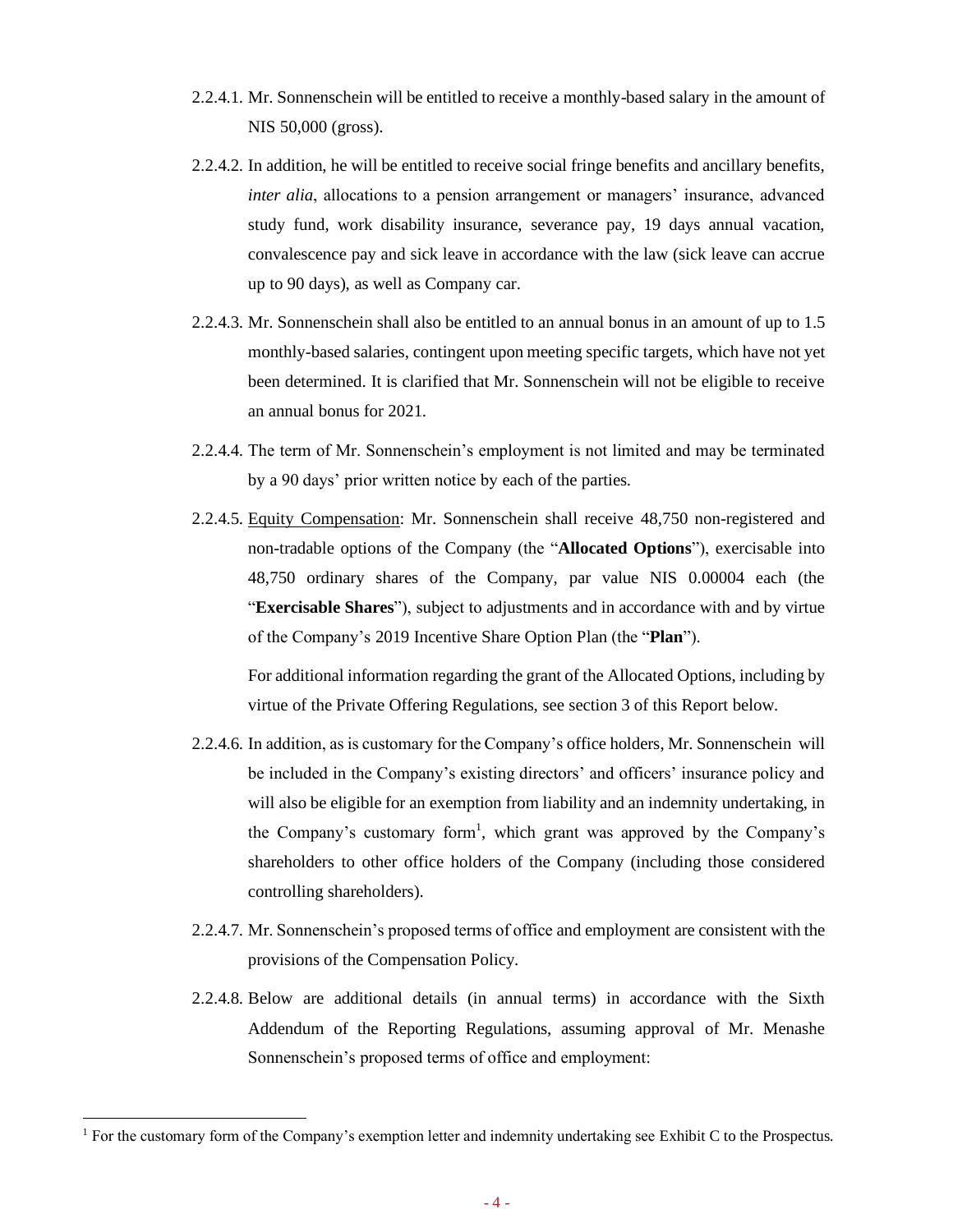| <b>Name</b>             | Role               | <b>Scope</b><br>of<br><b>Position</b><br>$(\%)$ | Percentage<br>of Holdings<br>in<br>the<br>Company's<br>Capital<br>$(\%)$ | $\mathbf{in}$<br><b>Salary</b><br><b>NIS</b><br><b>Thousands</b><br>$\circ$ | <b>Annual</b><br>in<br><b>Bonus</b><br><b>NIS</b><br><b>Thousands</b> | <b>Share</b><br><b>Based</b><br><b>Payment</b><br><b>NIS</b><br>in<br><b>Thousands</b><br>$(+)$ | <b>Management</b><br><b>Fee/Consulting</b><br>fees | Commission/<br>Interest/<br><b>Rent/ Others</b><br>$(+++)$ in NIS<br>Thousands9+ | <b>Total</b> |
|-------------------------|--------------------|-------------------------------------------------|--------------------------------------------------------------------------|-----------------------------------------------------------------------------|-----------------------------------------------------------------------|-------------------------------------------------------------------------------------------------|----------------------------------------------------|----------------------------------------------------------------------------------|--------------|
| Menashe<br>Sonnenschein | VP R&D<br>Hardware | 100                                             |                                                                          | 780                                                                         | Up to 75<br>Contingent<br><sub>on</sub><br>meeting<br>goals           | 87                                                                                              | -                                                  | 60                                                                               |              |

(+) the salary component set forth in the table constitutes the overall cost of the wages, including the salary, social allocations and ancillary terms, as customary by the Company.

(++) the annual value constitutes one quarter of the overall value of the grant, in accordance with vesting over 4 years. Calculated according to the Black and Scholes Model.

(+++) Cost of holding a car (annual).

2.3. Name of controlling shareholder with a personal interest in the transactions and the nature of the personal interest

Mr. Elazar Sonnenschein is the controlling shareholder of the Company, who has a personal interest in the approval of each of the transactions on the agenda, since he is the beneficiary of the special bonus and because he is Mr. Menashe Sonnenschein's brother, whose terms of office and employment in the Company are presented for approval according to this Report.

2.4. The way in which the consideration was set

Mr. Menashe Sonnenchein's proposed terms of office and employment were determined after comparison to the terms of office and employment of several officers performing similar roles in companies comparable to the Company in terms of market value; the overall compensation package offered to Mr. Sonnenschein is lower than the average of such benchmark.

- 2.5. The approvals required for the approval of the transactions
	- 2.5.1. Approval of the compensation committee that was received on August 15, 2021.
	- 2.5.2. Approval of the Company's board of directors that was received on August 19, 2021.
	- 2.5.3. Approval of the Company's shareholders in the Meeting, which is being convened according to this Report.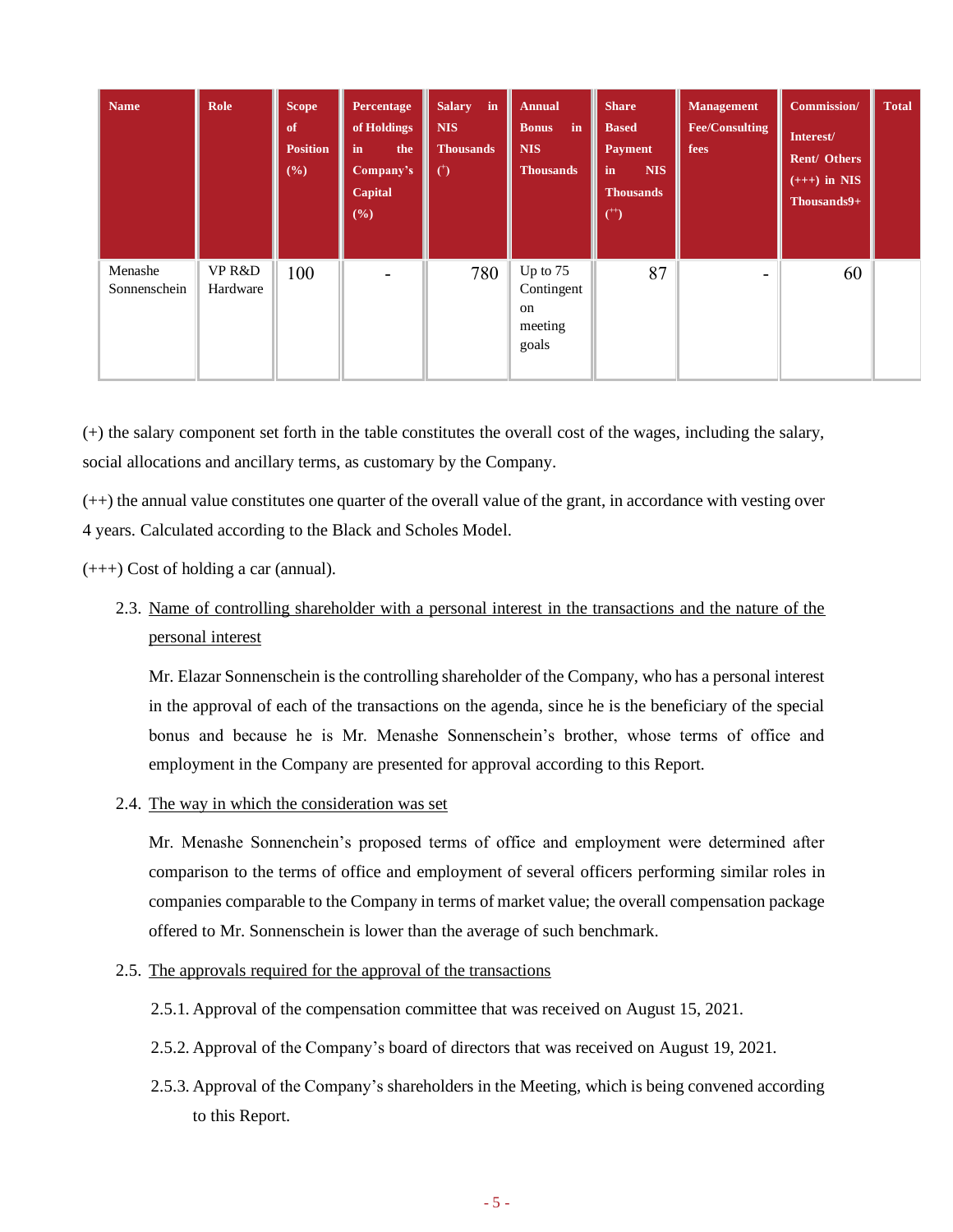2.6. Details of transactions of the same nature as proposed transactions or similar transactions in which the controlling shareholder had a personal interest during the last two years

On March 31, 2021, the Company's Board of Directors approved, and on April 13, 2021, the Company's general meeting of shareholders approved, that subject to the completion of the Company's offering according to the Prospectus, and immediately upon its completion, Mr. Elazar Sonnenschein's terms of office and employment as the Company's CEO, will be updated so that, *inter alia*, he shall be eligible for a one-time special cash bonus for completing the offering, in an amount of up to twelve (12) monthly salaries.

- 2.7. The reasons of the compensation committee and board of directors for the approval of the transactions
	- 2.7.1. Granting a one-time special bonus to the Company's CEO: the members of the Company's compensation committee and board of directors believe that the grant of the one-time special bonus is reasonable and appropriate considering Mr. Sonnenschein's extraordinary contribution and unique efforts in connection with the successful closing of the Investment during a complex and challenging period, while simultaneously advancing the Prospectus and the issuance of the Company's shares on the TASE, all within a short period of time. In addition, the members of the Company's compensation committee and board of directors believe that the bonus amount is immaterial to the Company and is provided in accordance with the Compensation Policy, which allows the grant of a one-time special bonus to an office holder of the Company for extraordinary efforts or achievements, in a maximum amount which is significantly higher than the proposed bonus (see section 2.1.4 above).
	- 2.7.2. Approval of the terms of office and employment of the controlling shareholder's relative:
		- 2.7.2.1. The Company's compensation committee and board of directors approved the terms of office and employment that are being proposed for Mr. Menashe Sonnenschein in his capacity as the Company's VP Research and Development Hardware, taking into consideration that the decision to employ Mr. Sonnenschein was adopted after Company's management took great efforts in trying to fill in the position, *inter alia*, by interviewing several candidates for the position, and found that Mr. Sonnenschein is the leading and most suitable candidate for the position in all aspects: as noted, Mr. Sonnenschein has a master's degree in electric engineering (summa cum laude); he has significant experience in the field of medical equipment in general and ultrasound in particular, a fact that constitutes a significant advantage considering that the number of people who specialize in ultrasound in Israel is fairly low; and he took part or was responsible for the development of nearly a dozen of multi-disciplinary medical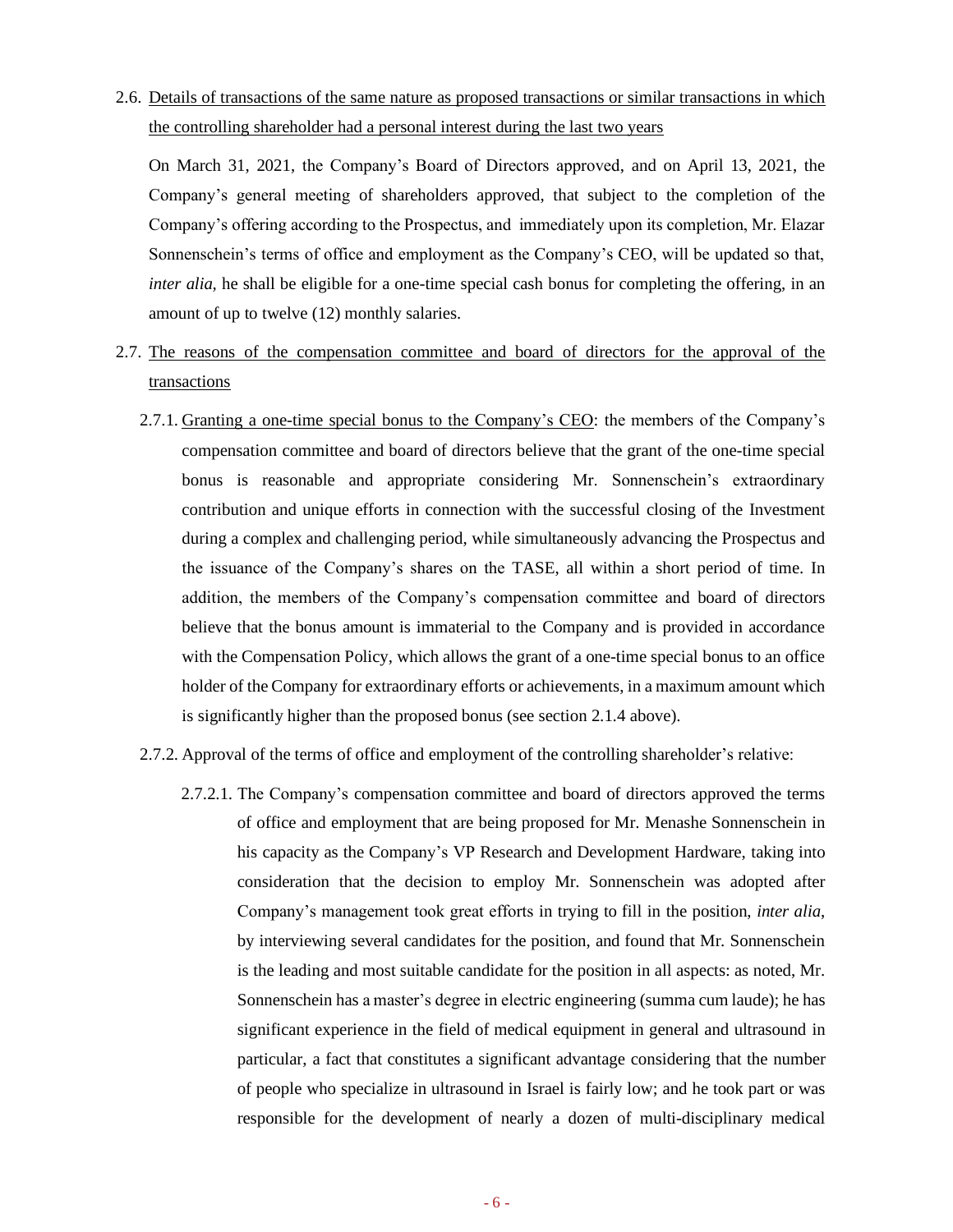devices, which include hardware, software and sensors, while in some of these products he led the full range of evolvement from the idea phase through development, clinical trials in Israel and overseas, and until serial manufacturing. All of these, including his current position in Medasense Biometrics Ltd., which specializes in medical sensors (hardware and software) that monitor signals from unconscious patients, make him the person with the most impressive and relevant experience for the position of VP R&D Hardware.

- 2.7.2.2. The terms of employment proposed for Mr. Sonnenschein do not deviate from the terms set forth in the Compensation Policy and are in fact remote from most relevant caps set forth in such policy. In addition, based on the comparative information relating to compensation paid to office holders in similar positions, employed by other companies in the Company's peer group, the proposed terms of employment are moderate, and even lower in certain components, in comparison to the benchmark.
- 2.7.2.3. The proposed terms of employment do not constitute "distribution" as such term is defined in the Companies Law.
- 2.7.2.4. The engagement in the employment agreement with Mr. Sonnenschein is in the Company's best interests.
- 2.7.2.5. Considering all of the foregoing, the compensation committee and the board of directors found the terms of office and employment proposed for Mr. Sonnenschein to be reasonable and fair.
- 2.7.3. None of the members of the compensation committee or the board of directors objected to any of the transactions on the agenda.
- 2.8. The names of the directors who participated in the resolutions by the compensation committee and the board of directors for the approval of the transactions
	- 2.8.1. In the compensation committee's meeting that took place on August 15, 2021, for the approval of each of the aforementioned transactions, the following individuals participated: Ms. Racheli Guz-Lavi, CPA, Prof. Anat Loewenstein (external director) and Ms. Linda Messalem, CPA (external director).
	- 2.8.2. In the board of directors meeting that took place on August 19, 2021, for the approval of each of the aforementioned transactions, the following individuals participated: Mr. Yonatan Adereth (chairman of the board of directors), Mr. Yuval Yanai, Ms. Racheli Guz-Lavi, CPA, Ms. Susan Dalbrida, Prof. Anat Loewenstein (external director) and Ms. Linda Messalem, CPA (external director).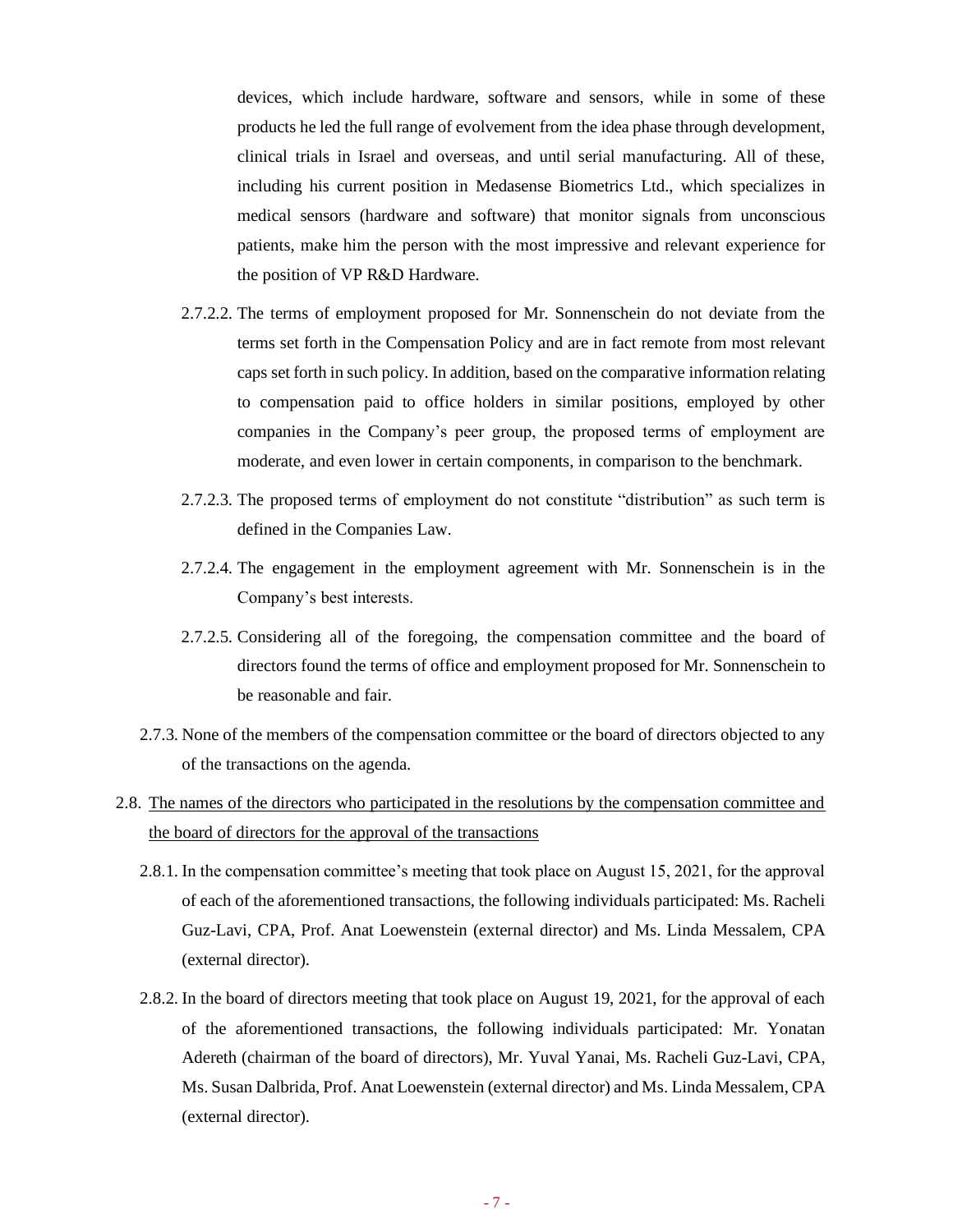2.9. Names of the directors of the Company who, to the best of the Company's knowledge, have a personal interest in the transactions, and the nature of the personal interest

Mr. Elazar Sonnenschein, CEO and a director of the Company, and its controlling shareholder, has a personal interest in the approval of each of the transactions on the agenda, since he is the beneficiary of the special bonus, and he is Mr. Menashe Sonnenschein's brother, whose terms of office and employment in the Company are being presented for approval in this Report.

# **3. Additional details in connection with the matters on the agenda in accordance with the Private Offering Regulations**

Below are the details that are required in connection with the Private Offering Regulations with respect to a material private offering:

- 3.1. The Company's compensation committee and the board of directors, in their separate meetings that took place on August 15, 2021 and August 19, 2021, respectively, approved a private offering, which is not a material or extraordinary private offering, to the candidate for serving as the Company's VP Research and Development Hardware, Mr. Menashe Sonnenschein (the "**Offeree**") in an amount of 48,750 Allocated Options (as defined above) which may be exercised into 48,750 Exercisable Shares (as defined above), in accordance with and by virtue of the Plan.
- 3.2. The Offeree being an interested party

To the best of the Company's knowledge, as of the date of this Report, the Offeree is not an interested party, as defined in section 270(5) of the Companies Law and he will not become an interested party as a result of receiving the Allocated Options.

- 3.3. The terms of the offered securities, their quantity and the percentage they will constitute of the voting rights and the equity of the Company after the allotment and on a fully diluted basis
	- 3.3.1. The Allocated Options will be granted to the Offeree for no monetary consideration, in accordance with the Plan and the option agreement to be signed with him, and subject to the approval of the shareholders. The grant of the Allocated Options is consistent with the Compensation Policy and shall otherwise be made on terms described in this Report.
	- 3.3.2. After the allotment to the Offeree, the Exercisable Shares will constitute approximately 0.1% of the voting rights and issued and outstanding capital of the Company, and will also constitute, after the allotment and on a fully-diluted basis, approximately 0.09% of the voting rights and issued and outstanding capital of the Company.
	- 3.3.3. Vesting Period: (a) Upon the lapse of twelve (12) consecutive months of service by the Offeree as of the date of grant, 25% of the Allocated Options will vest; (b) upon the lapse of every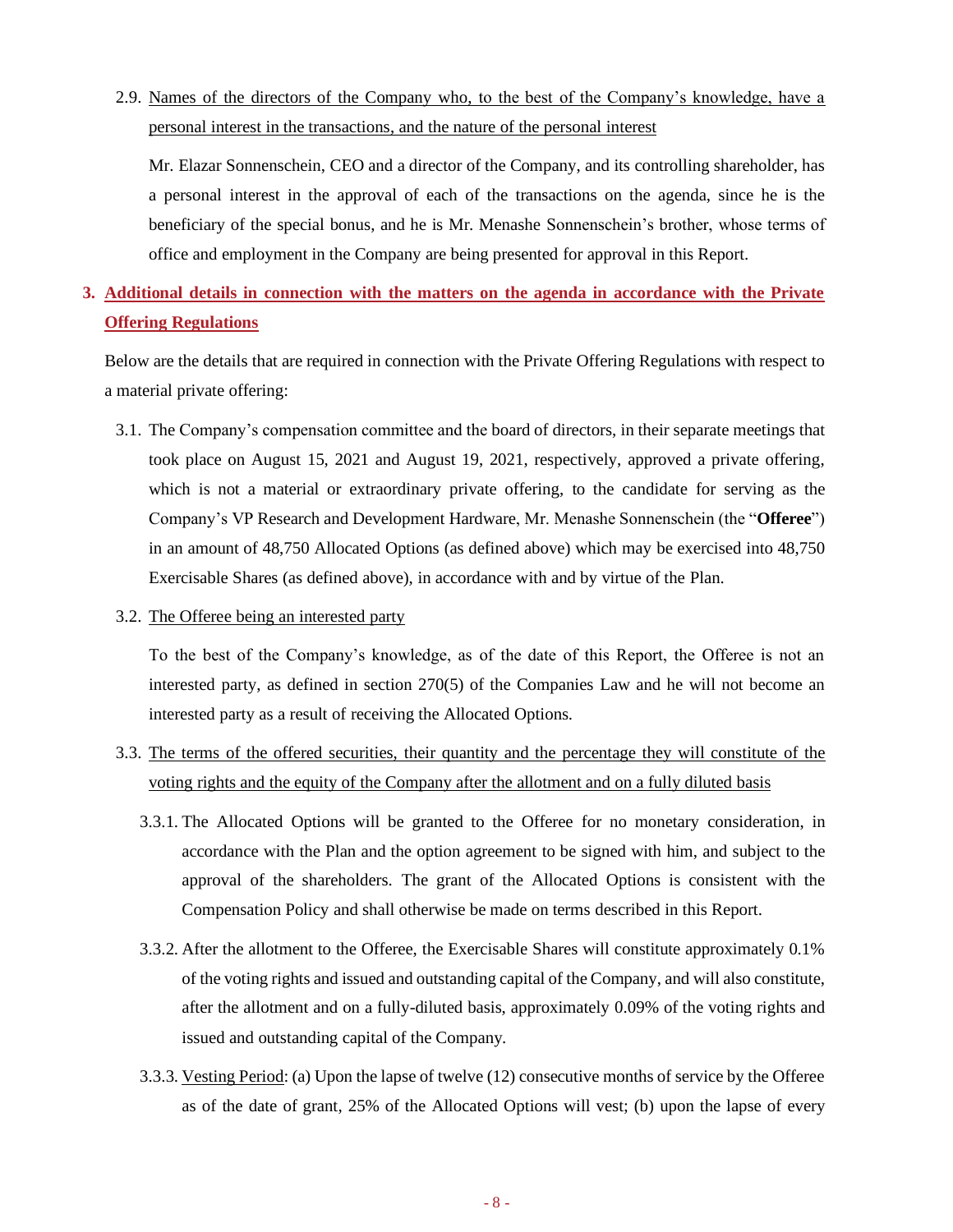additional three (3) consecutive months of service by the Offeree, 6.25% of the Allocated Options will vest, until 100% of all Allocated Options shall vest over a period of four (4) years from their grant date.

3.3.4. Exercise Price: Each Allocated Option may be exercised into one Exercisable Share in consideration for an exercise price of NIS 15.25 (which is the average price of the Company's shares on the TASE during the thirty (30) trading days that preceded the date of the board of directors' decision approving the grant of the Allocated Options to the Offeree, and not less than the price per share at the end of the last trading day that preceded such date), subject to adjustments. The exercise price is not indexed.

The closing price of the Company's shares on the TASE on September 1, 2021, the day before the publication of this Report, was NIS 16.27. The exercise price is approximately 6.7% lower than such price.

- 3.3.5. Exercise Period: Generally, the Allocated Options will be exercisable as of their vesting date stated above and for seven years as of their grant date. Allocated Options that are not exercised by the end of the aforementioned exercise period will expire and will not grant any rights to the Offeree.
- 3.3.6. The Allocated Options will be granted to the Offeree under Section 3(i) of the Income Tax Ordinance [New Version], 5721-1961.
- 3.3.7. The Allocated Options will be subject to the provisions of the Plan with respect to adjustments. For more information regarding the adjustments set forth in the Plan, see Section 3.6.4(g) of the Prospectus.
- 3.3.8. The Consideration: The Allocated Options are allocated to the Offeree, who is a candidate to serve as an office holder, without monetary consideration, as part of the compensation paid to him for the services the Offeree will grant to the Company.

### 3.4. Required Approvals

- 3.4.1. The allotment of the Allocated Options was approved by the Company's compensation committee and the board of directors, in their separate meetings that took place on August 15, 2021 and August 19, 2021, respectively.
- 3.4.2. The allotment is subject to receipt of approval by the shareholders at the Meeting, as part of Mr. Sonnenschein's terms of office and employment, as set forth in section 1.2 of the agenda.
- 3.4.3. The allotment is subject to receipt of approval form the TASE for the listing of the Exercisable Shares for trade. The Company intends to approach the TASE for receipt of such approval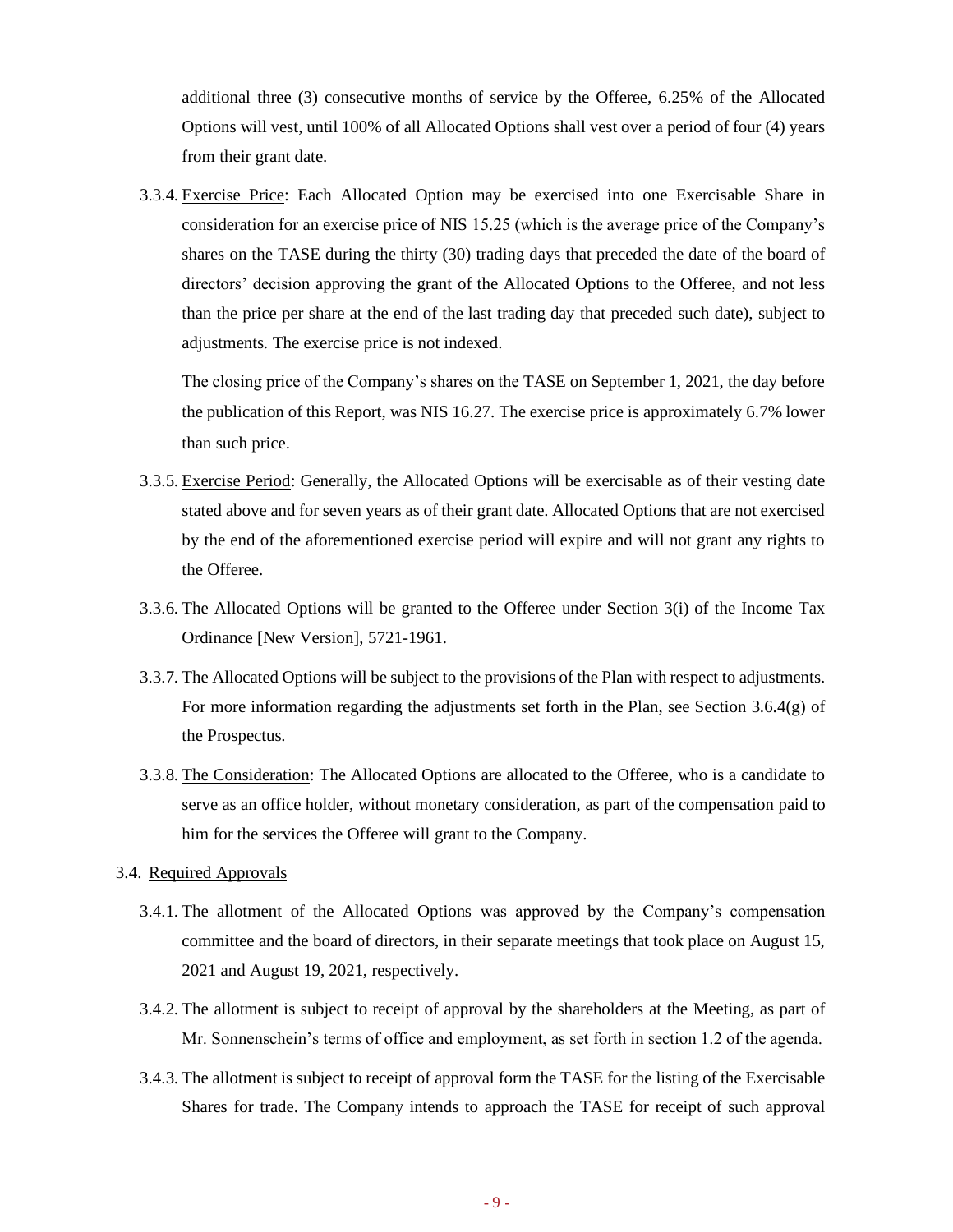shortly after the publication of this Report. Failure to receive the TASE's approval will cancel the allotment and the Offeree shall have no claim or action against the Company.

#### 3.5. No agreements between the Offeree and a holder of the Company's shares

To the best of the Company's knowledge, based on a clarification made with the Offeree, there are no agreements, whether in writing or orally, between the Offeree, or anyone on his behalf, and a holder of the Company's shares or securities, with respect to the purchase or sale of securities or relating to voting rights in the Company.

#### 3.6. Impediment or restriction on performing an action with the offered securities

According to the provisions of section 15C of the Securities Law and the provisions of the Securities Regulations (Details regarding Sections  $15A - 15C$  of the Law), the restrictions specified below will apply to the sale of Exercisable Shares during trade on the TASE:

- 3.6.1. During the first six months beginning on the grant date (the "**First Period**") the Offeree may not offer the Exercisable Shares in the framework of trade on the TASE, without publishing a prospectus whose publication has been permitted by the Israeli Securities Authority.
- 3.6.2. During the next consecutive six quarters following the termination of the First Period, the Offeree may offer, within the scope of trade on the TASE, without publishing a prospectus whose publication was permitted by the Israeli Securities Authority, no more than the daily average of the cycle traded on the TASE of shares of the type of the Exercisable Shares, during a period of the eight weeks preceding the offer date, provided that the overall offered quantity of the Exercisable Shares in each quarter shall not exceed 1% of the Company's issued and outstanding capital, on the offer date. For this purpose, "issued and outstanding capital" - except shares arising from the exercise or conversion of convertible securities allotted up until the offer date and which were not yet exercised or converted.

Restrictions pertaining to dates and quantities shall not apply to any off-exchange sale, however, every person who purchased the Exercisable Shares from the Offeree not according to a prospectus and not during trade on the TASE, shall enter his place with respect to the adherence to the restricting provisions, as set forth in this section above.

3.7. Allotment Date

The Allocated Options will be allotted to the Offeree immediately after receipt of all necessary approvals according to the law, including an approval from the TASE to list the Exercisable Shares for trade.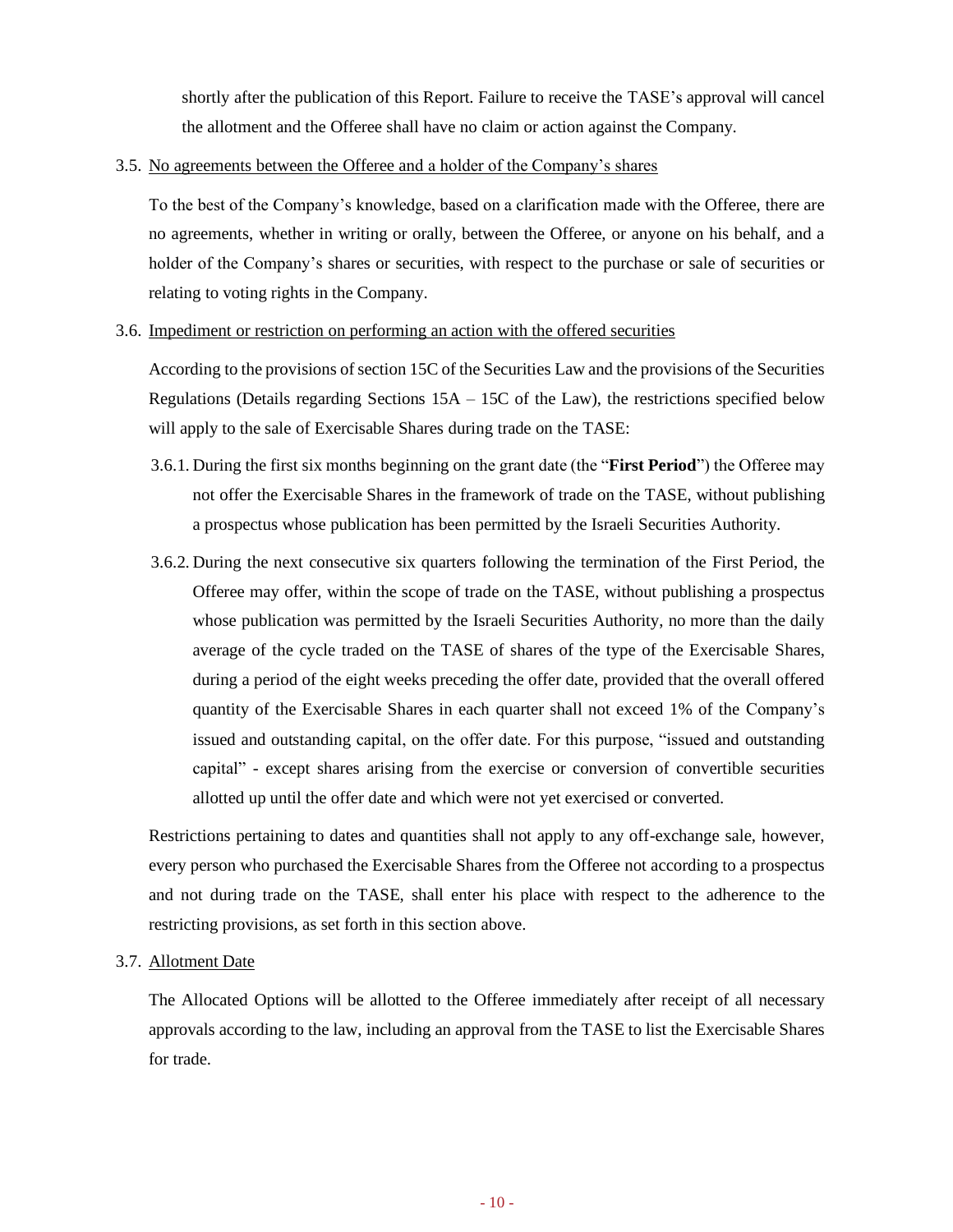### **4. The required majority for the approval of the resolutions on the agenda**

In accordance with the provisions of Section 275 of the Companies Law, the required majority in the Meeting for the approval of each of the decisions on the agenda, as specified in section 1 above, is an ordinary majority, provided that one of the following shall occur:

- 4.1. The count of the majority of votes in the Meeting shall include a majority of the votes of shareholders who do not have a personal interest in the approval of the transaction, participating in the vote; when counting all the votes of said shareholders, abstained votes shall not be included; or
- 4.2. The total amount of opposing votes amongst said shareholders, as set forth in section 4.1, shall not exceed two percent (2%) of all the voting rights in the Company.
- **5. The legal quorum for holding the Meeting and the time of a postponed meeting**
	- 5.1. A legal quorum will be constituted once one shareholder or more who hold at least twenty five percent (25%) of the voting rights at the Company are present – by themselves (including attendance by way of Voting Cards or voting through the electronic voting system, according to the provisions of the law), or through an agent.
	- 5.2. If 30 minutes have passed since the beginning of the Meeting, and there is no legal quorum, the Meeting will be postponed to the same day in the following week, at the same time and at the same place, i.e., Thursday, October 14, 2021, at the same time and place (**"Postponed Meeting"**).
	- 5.3. A legal quorum at a Postponed Meeting will be constituted once one shareholder or more who hold at least twenty five percent (25%) of the voting rights in the Company, are present – by themselves (including attendance by way of Voting Cards or voting through the electronic voting system, according to the provisions of the law), or through an agent, within thirty minutes of the time scheduled for the beginning of the Postponed Meeting. If there is no such quorum at the end of 30 minutes following the time scheduled for the beginning of the Postponed Meeting, the Postponed Meeting will be held with any number of participants.

#### **6. The effective date of entitlement to participate in and vote at the Meeting**

- 6.1. The effective date for determining entitlement of a Company shareholder to vote at the Meeting is Thursday, September 9, 2021 (the **"Effective Date"**).
- 6.2. Pursuant to the Companies Regulations (Proof of Share Ownership for the Purpose of Voting at a General Meeting), 5760-2000 (the **"Proof of Ownership Regulations"**), shareholders – in favor of whom a share is registered with a TASE member, and that share is included in the shares listed in the shareholders' register in the name of a Nominee Company – will provide the Company with a certificate of their ownership of the share as of the Effective Date, according to the form found in the Addendum to the Proof of Ownership Regulations, or, as an alternative, will send a certificate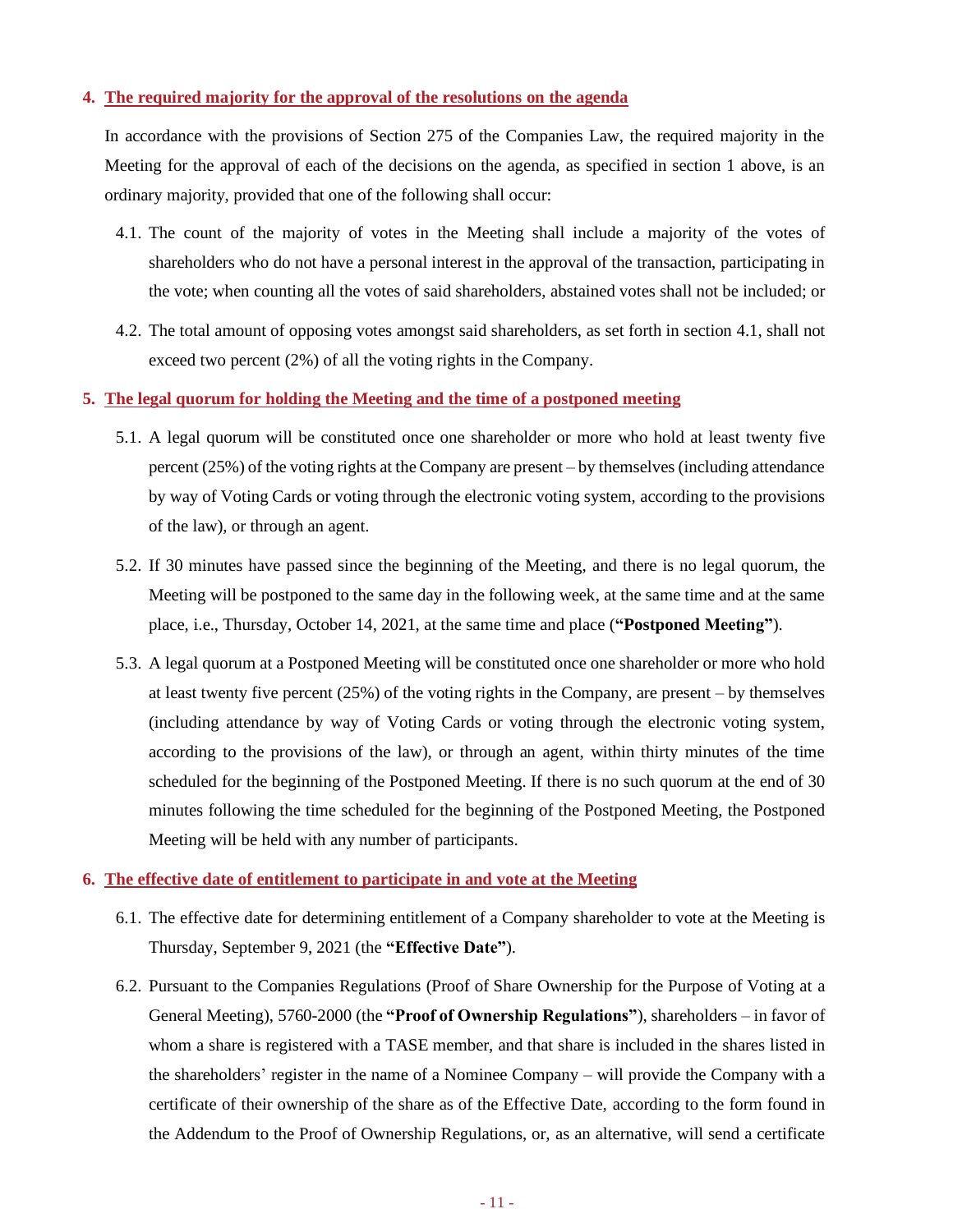of ownership to the Company through the Electronic Voting System (as defined below), at least 48 hours before the Meeting or the Postponed Meeting (as the case may be). However, the Chairman of the Meeting may waive this requirement and receive the certificate of ownership at the beginning of the Meeting. Without derogating from the foregoing, an electronic message that has been approved under Section 44k5 of the Securities Law, which pertains to the information of users of the Electronic Voting System, will be tantamount to a certificate of share ownership with respect to every shareholder included in it.

6.3. Shareholders may appoint proxies able to participate in and vote on their behalf at the Meeting, all in accordance with the provisions of the Company's articles of association, and subject to the provisions of the Companies Law and to proving their ownership of the shares in accordance with the Proof of Ownership Regulations. The appointment of a proxy will only be valid if the letter of appointment is received at the Company's offices at least 48 hours before the Meeting, although the Chairman of the Meeting may waive this requirement and receive the letter of appointment at the beginning of the Meeting.

#### **7. Voting using Voting Cards or the Electronic Voting System**

7.1. Shareholders may vote at the Meeting by means of a Voting Card in the form attached to this Report or through the Electronic Voting System, which operates in accordance with Article B of Chapter G2 of the Securities Law (the **"Electronic Voting System"**).

## 7.2. Voting through Voting Cards

- 7.2.1.The form of the Voting Card, and the Position Statements (as defined in Section 88 of the Companies Law), if exist, can be found on the distribution website of the Israel Securities Authority at: http://www.magna.isa.gov.il and on the TASE website at: maya.tase.co.il (the **"Distribution Websites"**).
- 7.2.2.Shareholders who wish to vote by means of a Voting Card will specify their votes in the second part of the Voting Card.
- 7.2.3.A shareholder may contact the Company directly and receive from it the form of the Voting Card and the Position Statements (if any exist).
- 7.2.4.TASE members will send a link to the Voting Card and Position Statement (if any exist), as published on the Distribution Websites, to every unregistered shareholder who holds securities through them, no later than five (5) days after the Effective Date, free of charge and via email, unless a shareholder informed the TASE member that he or she does not wish to receive such a link, or unless he or she announced that they only wish to receive Voting Cards via mail in exchange for delivery fees only.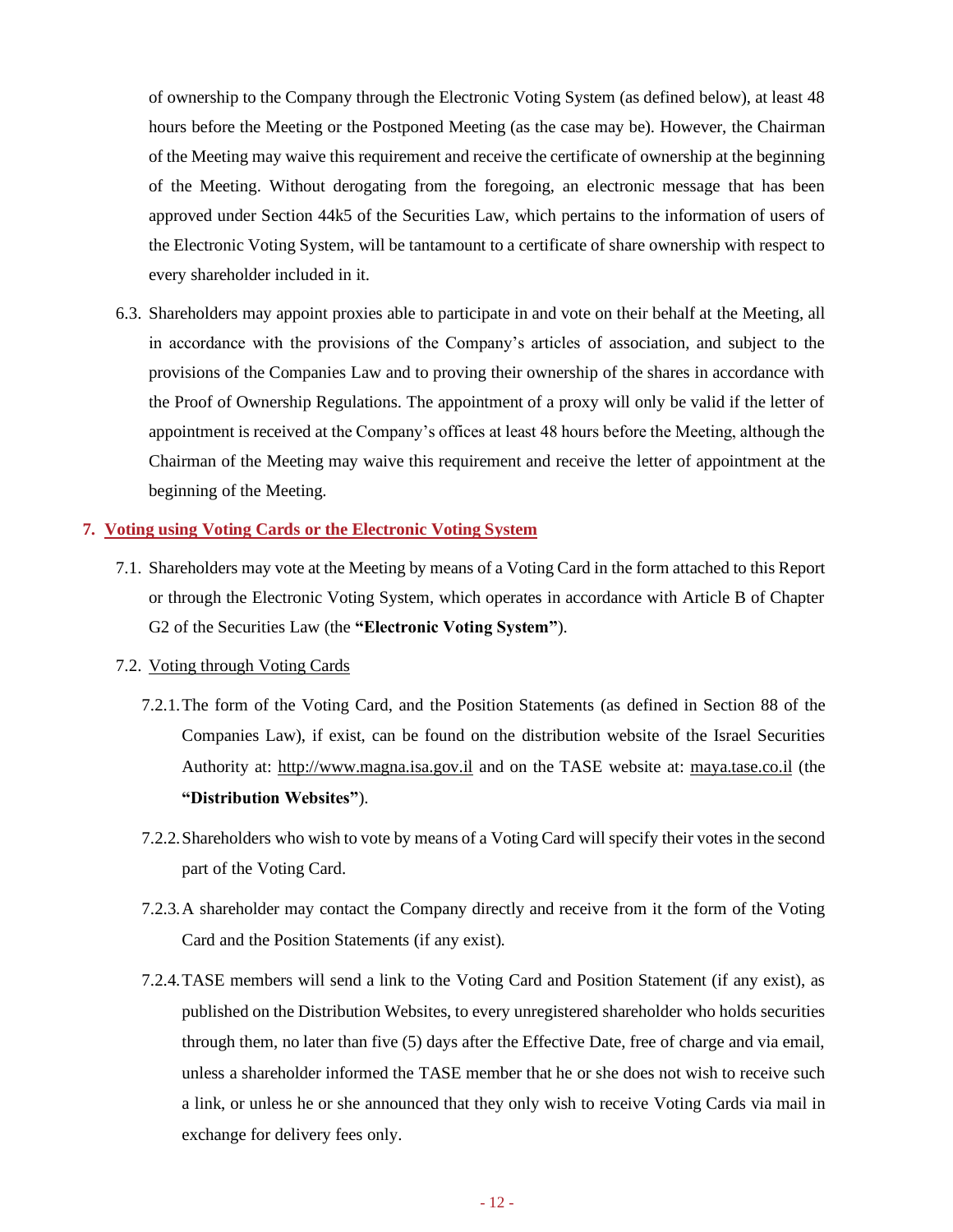- 7.2.5.Voting through Voting Cards will only be valid if accompanied by a certificate of ownership, or if a certificate of ownership has been sent to the Company through the Electronic Voting System.
- 7.2.6.A shareholder whose shares are registered with a TASE member, is entitled to receive a certificate of ownership from the TASE member through whom he or she holds his or her shares, at the branch of the TASE member or by mail to his or her address for delivery fees only, if requested, provided that such request was submitted in advance with respect to a certain securities account.
- 7.2.7.**The deadline for providing the Voting Card (and the documents that should be attached thereto, including a certificate of ownership as elaborated above and in the Voting Card)** is up to four (4) hours before the Meeting convenes. In this context, the date of provision is the

date on which the Voting Card and the documents that need to be attached thereto are received at the Company's offices, either delivered by hand or through registered mail. The Voting Card can also be provided via email at:  $S.BlattZak@shibolet.com$ , and in such case, the date of provision is the date on which confirmation is sent to the provider of the Voting Card not through an automatic computer system, which certifies the receipt of the Voting Card via email as stated.

- 7.2.8.Shareholders may, up to twenty-four (24) hours before the Meeting convenes, contact the Company's offices, and, after having proven their identity to the satisfaction of the Company, withdraw the Voting Card and their certificate of ownership.
- 7.3. Voting through the Electronic Voting System
	- 7.3.1.Shareholders may instruct that their certificates of ownership be transferred to the Company through the Electronic Voting System.
	- 7.3.2.The TASE member will enter a list into the Electronic Voting System that contains all details required under Section  $44k4(a)(3)$  of the Securities Law with respect to each of the unregistered shareholders that hold securities through him on the Effective Date (the **"List of Shareholders Entitled to Vote through the System"**), but the TASE member will not include in the List of Shareholders Entitled to Vote through the System – shareholders who provided him with a notice,by 12pm on the Effective Date, according to which they do not wish to be included in the List of Shareholders Entitled to Vote through the System, under Regulation 13(d) of the Written Voting Regulations.
	- 7.3.3.As quickly as possible after receiving confirmation through the Electronic Voting System of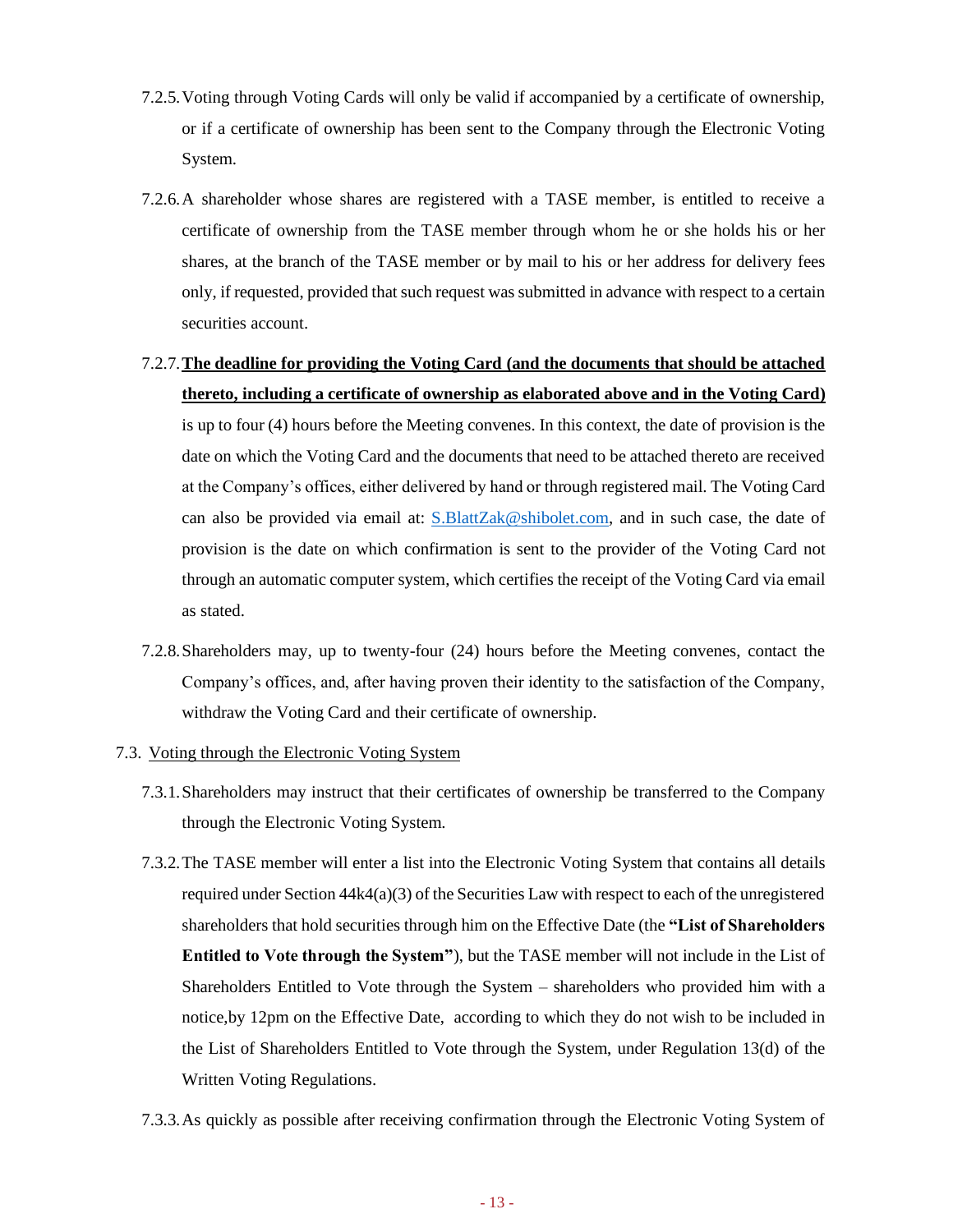the proper receipt of the List of Shareholders Entitled to Vote through the System (the **"Confirmation of List Delivery"**), the TASE member will provide each of the shareholders included in the List of Shareholders Entitled to Vote through the System and who receive messages from the TASE member by electronic means or through the communication systems that are connected to the TASE computer – with the details needed to vote through the Electronic Voting System.

- 7.3.4.Shareholders who appear on the List of Shareholders Entitled to Vote through the System may specify their votes and send them to the Company through the Electronic Voting System.
- 7.3.5.**Deadline for voting through the Electronic Voting System:** Up to six (6) hours before the Meeting, at which point the Electronic Voting System will be closed (the **"System Lock Time"**). Voting through the Electronic Voting System may be amended or revoked up until the System Lock Time.
- 7.4. One or more of the shareholders who holds shares at a percentage constituting five percent (5%) or more of all voting rights in the Company, and whoever holds such a percentage out of the total voting rights not held by the controlling shareholder in the Company (as defined in section 268 of the Companies Law), is entitled, by himself or herself, or through a proxy, to review the Voting Cards and voting records received by the Company through the Electronic Voting System, at the Company's registered office at regular business hours.

As of the date of this Report: (a) the number of shares that constitute five percent (5%) as stated is 2,291,089 ordinary shares of the Company; (b) the number of shares that constitute five percent (5%), net of the shares that are held by the Company's controlling shareholder, is 1,547,963 ordinary shares of the Company.

7.5. Under Section 83(d) of the Companies Law, if a shareholder votes in more than one way, his or her latest vote will be counted.

In this context: (a) The date of vote by a Voting Card will be the date specified in the Voting Card; (b) a vote by a shareholder – in person or by way of proxy – will be considered as a vote that takes place later than a vote by means of a Voting Card or through the Electronic Voting System.

- 7.6. **The deadline for submitting Position Statements to the Company** is up to ten (10) days before the date of the Meeting, i.e., until September 27, 2021.
- 7.7. **Deadline for filing the response by the board of directors to Position Statements:** Up to five (5) days before the Meeting date, i.e., by October 2, 2021.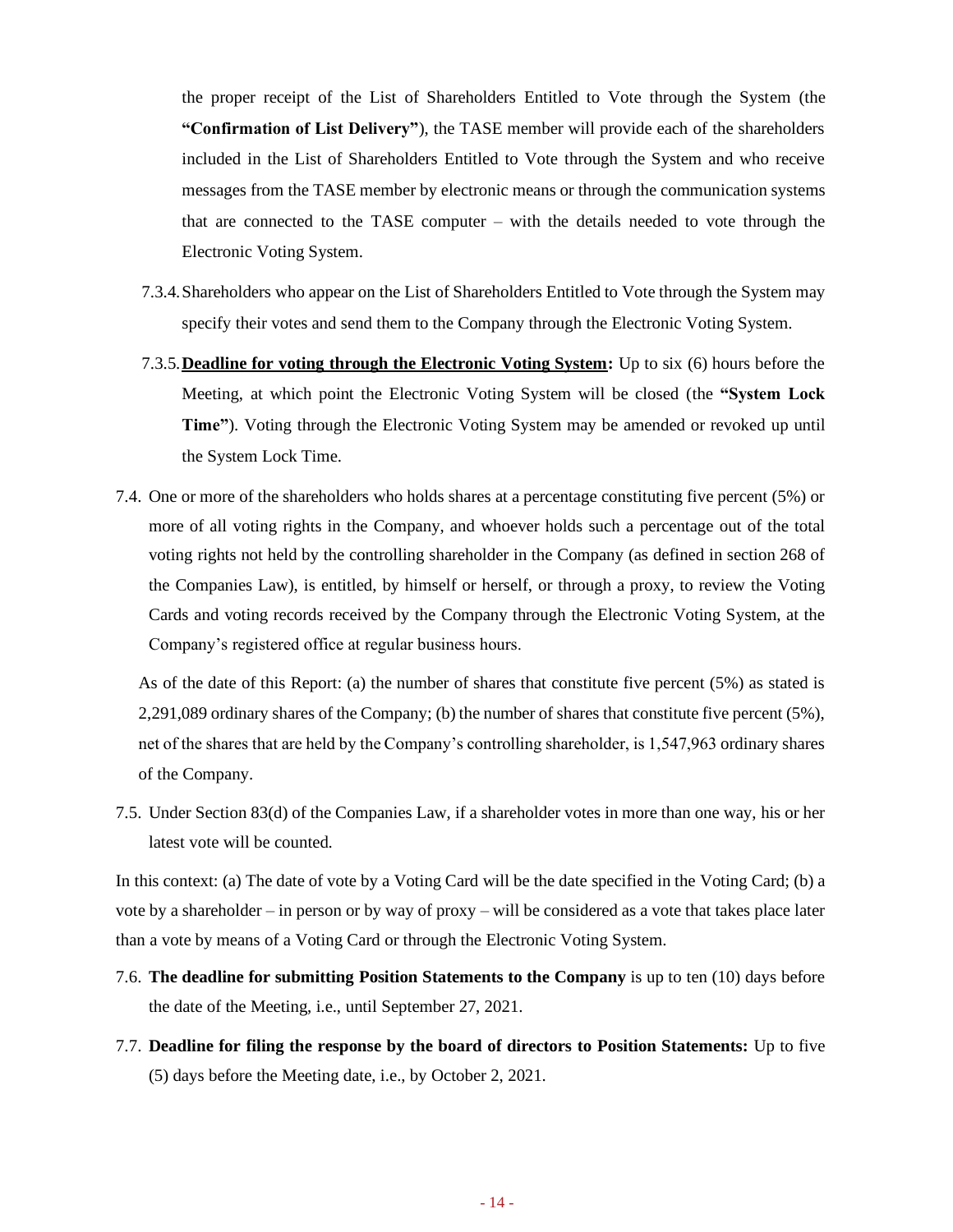#### **8. Rights of shareholders and changes to the agenda**

- 8.1. Under the provisions of Section 66(b) of the Companies Law, one or more shareholders who hold at least one percent (1%) of the voting rights at the Meeting may ask the board of directors to include an item on the agenda of the Meeting, provided that the item is suitable for a discussion at the Meeting. Requests by shareholders under Section 66(b) of the Companies Law to include an item on the agenda of a general meeting must be submitted to the Company within 7 (seven) days of the date the notice regarding the general meeting is filed by the Company, in accordance with Regulation 5a(a) of the Notice and Announcement Regulations.
- 8.2. Pursuant to the provisions of the Notice and Announcement Regulations, the Company may conduct changes to the agenda, including the addition of an item to the agenda, and Position Statements may be published in connection with the resolutions on the agenda. If any such changes are made, they will be available in the Company's regular reports on the Distribution Websites. If a Voting Card is required as a result of changes to the items on the agenda, the Voting Card will be published by the Company on the Distribution Websites together with the changes to the agenda no later than the dates stated in Regulations 5a and 5b of the Notice and Announcement Regulations. The publication of the updated agenda does not change the Effective Date.

#### **9. Notice of Personal Interest**

9.1. Every shareholder who participates in a vote needs to inform the Company – before voting, and, if the vote is carried out through a Voting Card, by filling out Part b of each Voting Card in the designated part thereof – whether or not he or she, or any representative thereof, are regarded as a controlling shareholder of the Company or as having a personal interest in the approval of the resolution, as the case may be, in addition to a description of the relevant connection.

This provision will also apply to proxies of Company shareholders.

# **If a shareholder fails to provide such notice or if the aforementioned section has not been filled out, his vote will not be counted.**

9.2. Pursuant to the directive of the Israel Securities Authority dated November 30, 2011, titled "Disclosure pertaining to Votes by Stakeholders, Senior Officers and Institutional Entities at Meetings" shareholders who participate in the vote are required to inform the Company, before voting at the Meeting, of their being stakeholders, senior officers or institutional investors, as such terms are defined in the aforementioned directive, as well as additional details as required under the directive.

If a shareholder votes by proxy, the aforementioned details shall be provided in the letter of appointment of proxy, and same details will also be provided regarding the proxy, as required under